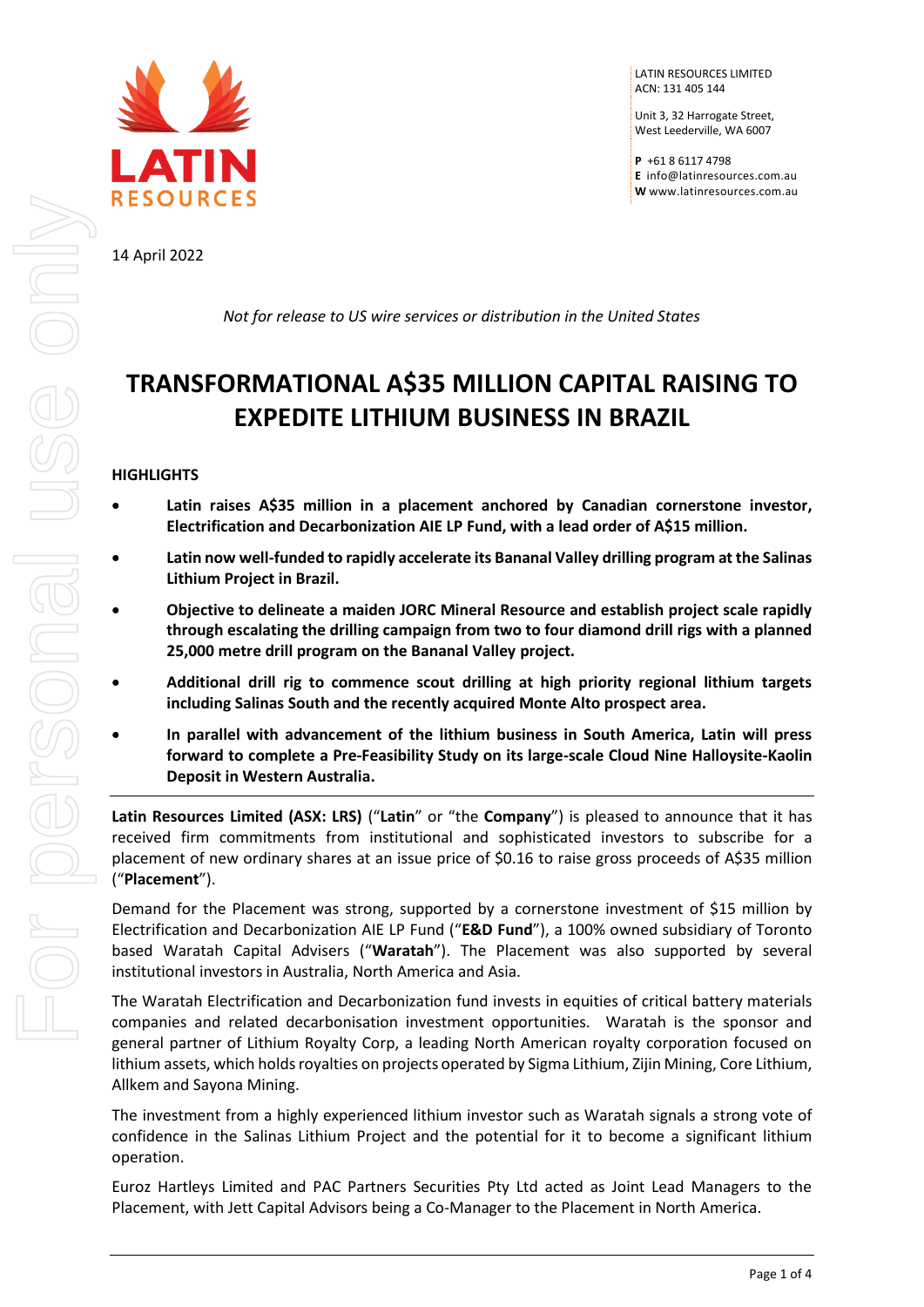### **Ernie Ortiz, Waratah's President and Managing Director said:**

*"We are very pleased to have the opportunity to invest in Latin Resources. The Salinas Lithium Project shows potential to become a significant lithium operation. We are excited about our partnership with Latin to advance its Salinas Lithium Project."*

# **Latin Resources' Managing Director Chris Gale said:**

*"Our results at Salinas have been exceptional, revealing we have some very high-grade lithium spodumene mineralisation. We consider that winning the support of a technical-focused group, like Waratah's E&D fund, who are very well-versed on the lithium sector, is a big tick of approval for what we are doing and where we are headed with our Salinas Lithium Project.* 

*"What's really exciting is the roadmap ahead for LRS shareholders. We are relatively early in the discovery phase of our Salinas Lithium Project, and we have much work ahead of us, however the level of attention we are receiving from industry players suggests we are not alone in thinking that Latin has a chance to develop a highly valuable lithium project in Brazil."*

# **Use of Funds**

Funds raised by the Placement will be applied towards:

- An aggressive resource definition program for the Bananal Valley prospect within the Salinas Lithium Project, Brazil;
- Exploration drilling at the Monte Alto and Salinas South lithium prospects in Brazil;
- A Pre-Feasibility Study, a Direct Shipping Ore Study and metallurgical test work in respect of the Cloud Nine Halloysite-Kaolin Deposit in Western Australia, as well as regional exploration at the broader Noombenberry Project area;
- Initial exploration drilling at the MT-03 Copper Project in Peru; and
- Working capital.

The Company is planning to secure a further two (2) rigs, to take the total fleet to four (4) rigs in Brazil, with a focus on drilling at least 25,000 metres at the recent Bananal Valley lithium discovery to drive that prospect towards a maiden JORC Mineral Resource Estimate.

In addition, the Company will be planning for 5,000 metres of drilling at each of the Monte Alto and Salina South prospects.

Elsewhere, the Company is quickly advancing the Cloud Nine Halloysite-Kaolin Deposit in Western Australia, with key feasibility studies underway targeting delivery of an upgrade of the JORC Mineral Resource, and in a parallel undertaking a fast-start Direct Shipping Ore (DSO) Study.

#### **Placement Details**

The Placement was conducted at \$0.16 per share, representing a 13.5% discount to Latin's last close price prior to the transaction, and **an 8.3% premium to the Company's 10-day VWAP**. Every two (2) new Placement shares will have one (1) unlisted option attached, with an exercise price of \$0.22 and a five-year expiry ("**Options**").

The Placement was completed within the Company's placement capacity under ASX Listing Rules 7.1 (74,478,284 shares and 109,375,000 Options) and 7.1A (144,271,716 shares), with 11 million Options associated with the investment by Waratah to be issued subject to shareholder approval at a general meeting to be held in late May 2022. Full details are included in the Appendix 3B that follows this announcement.

The Company will issue a total 4 million Options to the Lead Managers and Co-Manager in connection with the Placement.

The Company will pay to Euroz Hartleys only a management fee equal to 1% of the proceeds of the Placement and to the Joint Lead Managers a distribution fee equal to 5% of the proceeds of the Placement, excluding the investment by Waratah.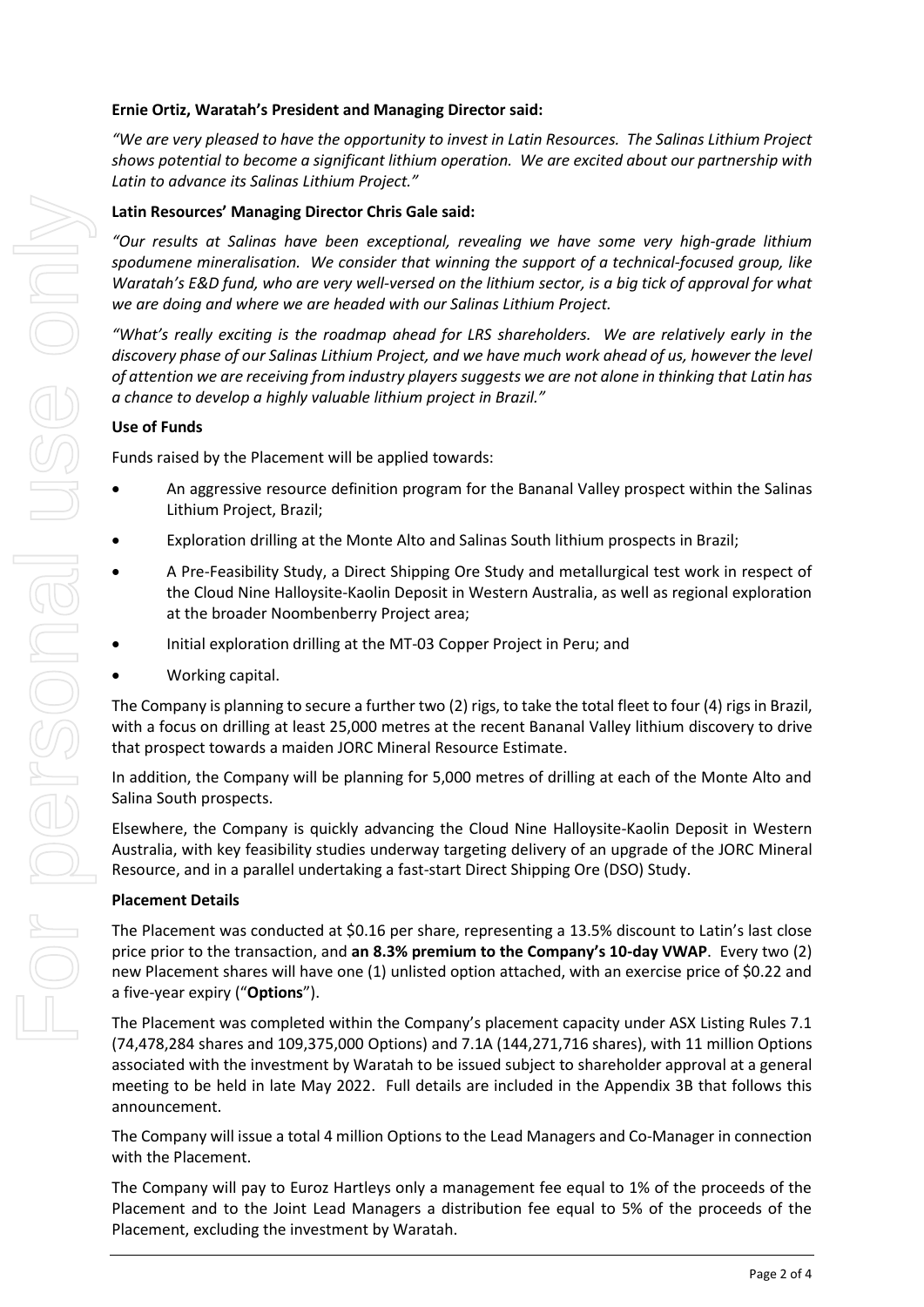All dollar amounts are in Australian dollars unless otherwise indicated.

#### **This Announcement has been authorised for release to ASX by the Board of Latin Resources.**

For further information please contact:

Chris Gale Executive Director Latin Resources Limited +61 8 6117 4798

Fiona Marshall Senior Communications Advisor White Noise Communications +61 400 512 109

[info@latinresources.com.au](mailto:info@latinresources.com.au) [www.latinresources.com.au](http://www.latinresources.com.au/)

#### **Not an offer in the United States**

This announcement has been prepared for publication in Australia and may not be released to US wire services or distributed in the United States. This announcement does not constitute an offer to sell, or a solicitation of an offer to buy, securities in the United States or any other jurisdiction. Any securities described in this announcement have not been, and will not be, registered under the US Securities Act of 1933 and may not be offered or sold in the United States except in transactions exempt from, or not subject to, the registration requirements of the US Securities Act and applicable US state securities laws.

#### **About Waratah Capital Advisors**

*Waratah Capital Advisors is the sponsor and general partner for the Waratah Electrification and Decarbonization (E&D) Fund. The Fund seeks to achieve attractive risk-adjusted returns through investments in battery material, decarbonisation, and electric vehicle related opportunities.* 

*Waratah Capital Advisors is a Toronto-based asset manager that specialises in alternative strategies. Waratah Capital Advisors manages over \$3 billion in assets from high-net-worth individuals, family offices, foundations, Canadian bank platforms, and pension funds.* 

*Waratah Capital Advisors is the sponsor and general partner of Lithium Royalty Corp, a North American royalty corporation.*

#### **About Latin Resources**

*Latin Resources Limited (ASX: LRS) is an Australian-based mineral exploration company, with projects in Australia and South America, that is developing mineral projects in commodities that progress global efforts towards Net Zero emissions.* 

*In Latin America the Company focus is on its two Lithium projects, one in the state of Minas Gerais, Brazil and the other, the Catamarca Lithium Project in Argentina in which lithium is highly sought after as critical mineral for electric vehicles and battery storage.*

*The Australian projects include the Cloud Nine Halloysite-Kaolin Deposit. Cloud Nine Halloysite is being tested by CRC CARE aimed at identifying and refining halloysite usage in emissions reduction, specifically for the reduction in methane emissions from cattle.*